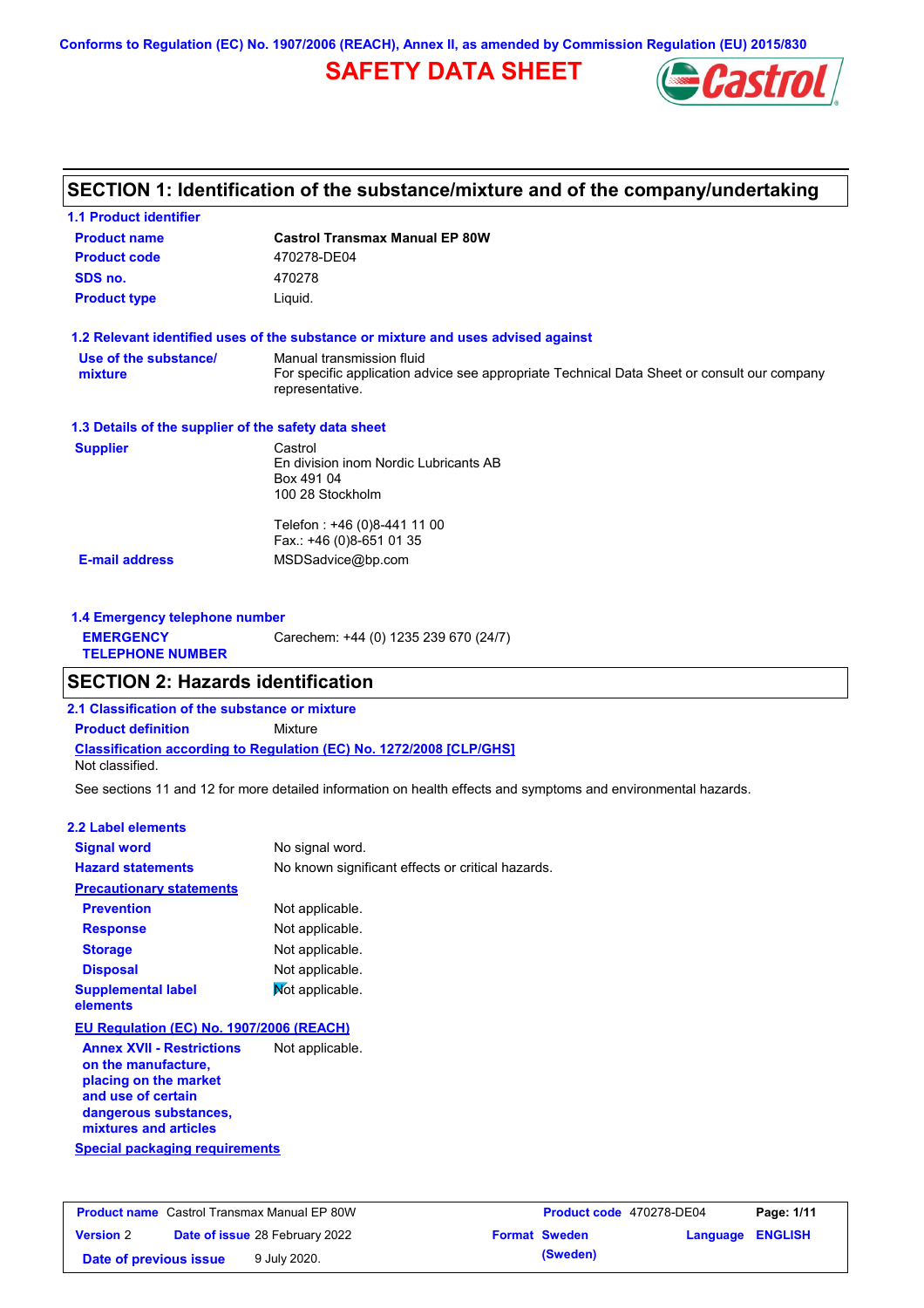## **SECTION 2: Hazards identification**

| <b>Containers to be fitted</b><br>with child-resistant<br>fastenings                                                     | Not applicable.                                                                                               |
|--------------------------------------------------------------------------------------------------------------------------|---------------------------------------------------------------------------------------------------------------|
| <b>Tactile warning of danger</b>                                                                                         | Not applicable.                                                                                               |
| 2.3 Other hazards                                                                                                        |                                                                                                               |
| <b>Results of PBT and vPvB</b><br>assessment                                                                             | Product does not meet the criteria for PBT or vPvB according to Regulation (EC) No. 1907/2006,<br>Annex XIII. |
| <b>Product meets the criteria</b><br>for PBT or vPvB according<br>to Regulation (EC) No.<br><b>1907/2006, Annex XIII</b> | This mixture does not contain any substances that are assessed to be a PBT or a vPvB.                         |
| Other hazards which do<br>not result in classification                                                                   | Defatting to the skin.                                                                                        |

### **SECTION 3: Composition/information on ingredients**

Mixture

#### **3.2 Mixtures**

**Product definition**

Highly refined base oil (IP 346 DMSO extract < 3%). Proprietary performance additives.

| <b>Product/ingredient</b><br>name | <b>Identifiers</b> | % | <b>Regulation (EC) No.</b><br>1272/2008 [CLP] | Type |
|-----------------------------------|--------------------|---|-----------------------------------------------|------|
|                                   |                    |   |                                               |      |

| Distillates (petroleum), hydrotreated<br>heavy paraffinic | REACH #: 01-2119484627-25 ≥90<br>EC: 265-157-1<br>CAS: 64742-54-7<br>Index: 649-467-00-8 | Not classified. | $[2]$ |
|-----------------------------------------------------------|------------------------------------------------------------------------------------------|-----------------|-------|
| <b>Type</b>                                               |                                                                                          |                 |       |

[1] Substance classified with a health or environmental hazard

[2] Substance with a workplace exposure limit

[3] Substance meets the criteria for PBT according to Regulation (EC) No. 1907/2006, Annex XIII

[4] Substance meets the criteria for vPvB according to Regulation (EC) No. 1907/2006, Annex XIII

[5] Substance of equivalent concern

[6] Additional disclosure due to company policy

Occupational exposure limits, if available, are listed in Section 8.

### **SECTION 4: First aid measures**

#### **4.1 Description of first aid measures**

| <b>Eye contact</b>                | In case of contact, immediately flush eyes with plenty of water for at least 15 minutes. Eyelids<br>should be held away from the eyeball to ensure thorough rinsing. Check for and remove any<br>contact lenses. Get medical attention. |
|-----------------------------------|-----------------------------------------------------------------------------------------------------------------------------------------------------------------------------------------------------------------------------------------|
| <b>Skin contact</b>               | Wash skin thoroughly with soap and water or use recognised skin cleanser. Remove<br>contaminated clothing and shoes. Wash clothing before reuse. Clean shoes thoroughly before<br>reuse. Get medical attention if irritation develops.  |
| <b>Inhalation</b>                 | If inhaled, remove to fresh air. Get medical attention if symptoms occur.                                                                                                                                                               |
| <b>Ingestion</b>                  | Do not induce vomiting unless directed to do so by medical personnel. Get medical attention if<br>symptoms occur.                                                                                                                       |
| <b>Protection of first-aiders</b> | No action shall be taken involving any personal risk or without suitable training.                                                                                                                                                      |

### **4.2 Most important symptoms and effects, both acute and delayed**

See Section 11 for more detailed information on health effects and symptoms.

### **Potential acute health effects**

| <b>Inhalation</b>                                  | Vapour inhalation under ambient conditions is not normally a problem due to low vapour<br>pressure.                |                          |          |                |  |  |
|----------------------------------------------------|--------------------------------------------------------------------------------------------------------------------|--------------------------|----------|----------------|--|--|
| <b>Ingestion</b>                                   | No known significant effects or critical hazards.<br>Defatting to the skin. May cause skin dryness and irritation. |                          |          |                |  |  |
| <b>Skin contact</b>                                |                                                                                                                    |                          |          |                |  |  |
| Eye contact                                        | No known significant effects or critical hazards.                                                                  |                          |          |                |  |  |
|                                                    | Delayed and immediate effects as well as chronic effects from short and long-term exposure                         |                          |          |                |  |  |
| <b>Inhalation</b>                                  | Overexposure to the inhalation of airborne droplets or aerosols may cause irritation of the<br>respiratory tract.  |                          |          |                |  |  |
| <b>Ingestion</b>                                   | Ingestion of large quantities may cause nausea and diarrhoea.                                                      |                          |          |                |  |  |
| <b>Product name</b> Castrol Transmax Manual EP 80W |                                                                                                                    | Product code 470278-DE04 |          | Page: 2/11     |  |  |
| <b>Version 2</b>                                   | Date of issue 28 February 2022                                                                                     | <b>Format Sweden</b>     | Language | <b>ENGLISH</b> |  |  |
| Date of previous issue                             | 9 July 2020.                                                                                                       | (Sweden)                 |          |                |  |  |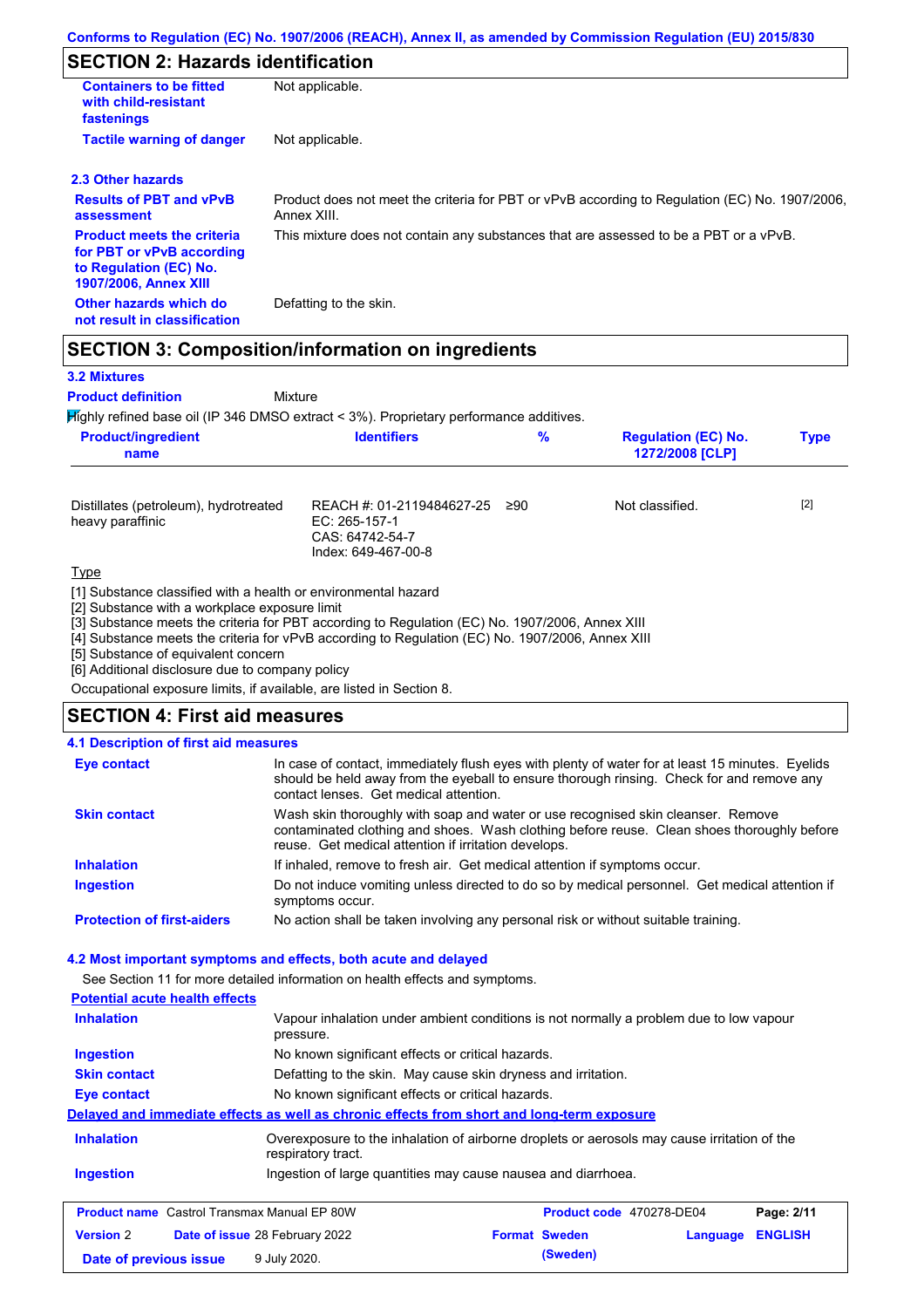|                                                           | Conforms to Regulation (EC) No. 1907/2006 (REACH), Annex II, as amended by Commission Regulation (EU) 2015/830                                                                                                                                                                                                                                                    |
|-----------------------------------------------------------|-------------------------------------------------------------------------------------------------------------------------------------------------------------------------------------------------------------------------------------------------------------------------------------------------------------------------------------------------------------------|
| <b>SECTION 4: First aid measures</b>                      |                                                                                                                                                                                                                                                                                                                                                                   |
| <b>Skin contact</b>                                       | Prolonged or repeated contact can defat the skin and lead to irritation and/or dermatitis.                                                                                                                                                                                                                                                                        |
| <b>Eye contact</b>                                        | Potential risk of transient stinging or redness if accidental eye contact occurs.                                                                                                                                                                                                                                                                                 |
|                                                           | 4.3 Indication of any immediate medical attention and special treatment needed                                                                                                                                                                                                                                                                                    |
| <b>Notes to physician</b>                                 | Treatment should in general be symptomatic and directed to relieving any effects.                                                                                                                                                                                                                                                                                 |
| <b>SECTION 5: Firefighting measures</b>                   |                                                                                                                                                                                                                                                                                                                                                                   |
| 5.1 Extinguishing media                                   |                                                                                                                                                                                                                                                                                                                                                                   |
| <b>Suitable extinguishing</b><br>media                    | In case of fire, use foam, dry chemical or carbon dioxide extinguisher or spray.                                                                                                                                                                                                                                                                                  |
| <b>Unsuitable extinguishing</b><br>media                  | Do not use water jet. The use of a water jet may cause the fire to spread by splashing the<br>burning product.                                                                                                                                                                                                                                                    |
| 5.2 Special hazards arising from the substance or mixture |                                                                                                                                                                                                                                                                                                                                                                   |
| <b>Hazards from the</b><br>substance or mixture           | In a fire or if heated, a pressure increase will occur and the container may burst.                                                                                                                                                                                                                                                                               |
| <b>Hazardous combustion</b><br>products                   | Combustion products may include the following:<br>carbon oxides (CO, CO <sub>2</sub> ) (carbon monoxide, carbon dioxide)<br>sulphur oxides (SO, SO <sub>2</sub> , etc.)                                                                                                                                                                                           |
| <b>5.3 Advice for firefighters</b>                        |                                                                                                                                                                                                                                                                                                                                                                   |
| <b>Special precautions for</b><br>fire-fighters           | No action shall be taken involving any personal risk or without suitable training. Promptly<br>isolate the scene by removing all persons from the vicinity of the incident if there is a fire.                                                                                                                                                                    |
| <b>Special protective</b><br>equipment for fire-fighters  | Fire-fighters should wear appropriate protective equipment and self-contained breathing<br>apparatus (SCBA) with a full face-piece operated in positive pressure mode. Clothing for fire-<br>fighters (including helmets, protective boots and gloves) conforming to European standard EN<br>469 will provide a basic level of protection for chemical incidents. |

#### **6.1 Personal precautions, protective equipment and emergency procedures**

|                                                          | v. i i croonar procaationo, protocityc cquipment and chicrychev procedures                                                                                                                                                                                                                                                                                                                     |
|----------------------------------------------------------|------------------------------------------------------------------------------------------------------------------------------------------------------------------------------------------------------------------------------------------------------------------------------------------------------------------------------------------------------------------------------------------------|
| For non-emergency<br>personnel                           | No action shall be taken involving any personal risk or without suitable training. Evacuate<br>surrounding areas. Keep unnecessary and unprotected personnel from entering. Do not touch<br>or walk through spilt material. Floors may be slippery; use care to avoid falling. Put on<br>appropriate personal protective equipment.                                                            |
| For emergency responders                                 | If specialised clothing is required to deal with the spillage, take note of any information in<br>Section 8 on suitable and unsuitable materials. See also the information in "For non-<br>emergency personnel".                                                                                                                                                                               |
| <b>6.2 Environmental</b><br>precautions                  | Avoid dispersal of spilt material and runoff and contact with soil, waterways, drains and sewers.<br>Inform the relevant authorities if the product has caused environmental pollution (sewers,<br>waterways, soil or air).                                                                                                                                                                    |
| 6.3 Methods and material for containment and cleaning up |                                                                                                                                                                                                                                                                                                                                                                                                |
| <b>Small spill</b>                                       | Stop leak if without risk. Move containers from spill area. Absorb with an inert material and<br>place in an appropriate waste disposal container. Dispose of via a licensed waste disposal<br>contractor.                                                                                                                                                                                     |
| Large spill                                              | Stop leak if without risk. Move containers from spill area. Prevent entry into sewers, water<br>courses, basements or confined areas. Contain and collect spillage with non-combustible,<br>absorbent material e.g. sand, earth, vermiculite or diatomaceous earth and place in container<br>for disposal according to local regulations. Dispose of via a licensed waste disposal contractor. |
| 6.4 Reference to other<br><b>sections</b>                | See Section 1 for emergency contact information.<br>See Section 5 for firefighting measures.                                                                                                                                                                                                                                                                                                   |
|                                                          | See Section 8 for information on appropriate personal protective equipment.<br>See Section 12 for environmental precautions.<br>See Section 13 for additional waste treatment information.                                                                                                                                                                                                     |

| <b>Product name</b> Castrol Transmax Manual EP 80W |  | Product code 470278-DE04              |  | Page: 3/11           |                         |  |
|----------------------------------------------------|--|---------------------------------------|--|----------------------|-------------------------|--|
| <b>Version 2</b>                                   |  | <b>Date of issue 28 February 2022</b> |  | <b>Format Sweden</b> | <b>Language ENGLISH</b> |  |
| Date of previous issue                             |  | 9 July 2020.                          |  | (Sweden)             |                         |  |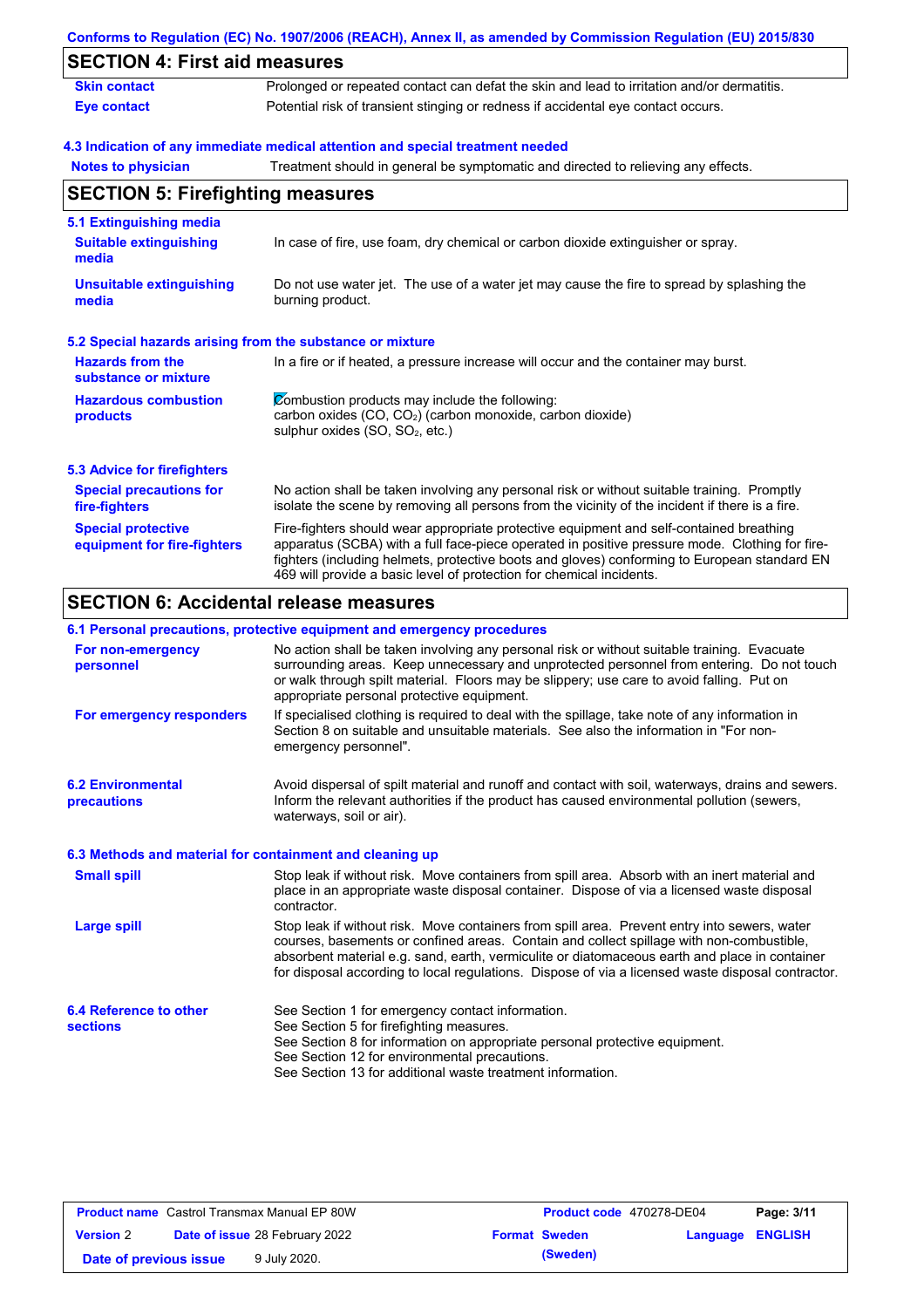### **SECTION 7: Handling and storage**

| 7.1 Precautions for safe handling                                                    |                                                                                                                                                                                                                                                                                                                                                                                                                                                                                          |
|--------------------------------------------------------------------------------------|------------------------------------------------------------------------------------------------------------------------------------------------------------------------------------------------------------------------------------------------------------------------------------------------------------------------------------------------------------------------------------------------------------------------------------------------------------------------------------------|
| <b>Protective measures</b>                                                           | Put on appropriate personal protective equipment.                                                                                                                                                                                                                                                                                                                                                                                                                                        |
| <b>Advice on general</b><br>occupational hygiene                                     | Eating, drinking and smoking should be prohibited in areas where this material is handled,<br>stored and processed. Wash thoroughly after handling. Remove contaminated clothing and<br>protective equipment before entering eating areas. See also Section 8 for additional<br>information on hygiene measures.                                                                                                                                                                         |
| <b>7.2 Conditions for safe</b><br>storage, including any<br><i>incompatibilities</i> | Store in accordance with local requlations. Store in a dry, cool and well-ventilated area, away<br>from incompatible materials (see Section 10). Keep away from heat and direct sunlight. Keep<br>container tightly closed and sealed until ready for use. Containers that have been opened must<br>be carefully resealed and kept upright to prevent leakage. Store and use only in equipment/<br>containers designed for use with this product. Do not store in unlabelled containers. |
| <b>Not suitable</b>                                                                  | Prolonged exposure to elevated temperature                                                                                                                                                                                                                                                                                                                                                                                                                                               |
| 7.3 Specific end use(s)                                                              |                                                                                                                                                                                                                                                                                                                                                                                                                                                                                          |
| <b>Recommendations</b>                                                               | See section 1.2 and Exposure scenarios in annex, if applicable.                                                                                                                                                                                                                                                                                                                                                                                                                          |
|                                                                                      | <b>SECTION 8: Exposure controls/personal protection</b>                                                                                                                                                                                                                                                                                                                                                                                                                                  |

#### **8.1 Control parameters**

**Occupational exposure limits**

| <b>Product/ingredient name</b> | <b>Exposure limit values</b>                                                                                  |
|--------------------------------|---------------------------------------------------------------------------------------------------------------|
|                                | Distillates (petroleum), hydrotreated heavy paraffinic Work environment authority Regulation 2020:6 (Sweden). |

Whilst specific OELs for certain components may be shown in this section, other components may be present in any mist, TWA: 1 mg/m³ 8 hours. Issued/Revised: 8/1996 Form: mist and fume STEL: 3 mg/m<sup>3</sup> 15 minutes. Issued/Revised: 8/1996 Form: mist and fume

vapour or dust produced. Therefore, the specific OELs may not be applicable to the product as a whole and are provided for guidance only.

**Recommended monitoring procedures** If this product contains ingredients with exposure limits, personal, workplace atmosphere or biological monitoring may be required to determine the effectiveness of the ventilation or other control measures and/or the necessity to use respiratory protective equipment. Reference should be made to monitoring standards, such as the following: European Standard EN 689 (Workplace atmospheres - Guidance for the assessment of exposure by inhalation to chemical agents for comparison with limit values and measurement strategy) European Standard EN 14042 (Workplace atmospheres - Guide for the application and use of procedures for the assessment of exposure to chemical and biological agents) European Standard EN 482 (Workplace atmospheres - General requirements for the performance of procedures for the measurement of chemical agents) Reference to national guidance documents for methods for the determination of hazardous substances will also be required.

#### **Derived No Effect Level**

No DNELs/DMELs available.

#### **Predicted No Effect Concentration**

No PNECs available

#### **8.2 Exposure controls**

| <b>Appropriate engineering</b><br>controls | Provide exhaust ventilation or other engineering controls to keep the relevant airborne<br>concentrations below their respective occupational exposure limits.<br>All activities involving chemicals should be assessed for their risks to health, to ensure<br>exposures are adequately controlled. Personal protective equipment should only be considered<br>after other forms of control measures (e.g. engineering controls) have been suitably evaluated.<br>Personal protective equipment should conform to appropriate standards, be suitable for use, be<br>kept in good condition and properly maintained.<br>Your supplier of personal protective equipment should be consulted for advice on selection and<br>appropriate standards. For further information contact your national organisation for standards.<br>The final choice of protective equipment will depend upon a risk assessment. It is important to<br>ensure that all items of personal protective equipment are compatible. |
|--------------------------------------------|---------------------------------------------------------------------------------------------------------------------------------------------------------------------------------------------------------------------------------------------------------------------------------------------------------------------------------------------------------------------------------------------------------------------------------------------------------------------------------------------------------------------------------------------------------------------------------------------------------------------------------------------------------------------------------------------------------------------------------------------------------------------------------------------------------------------------------------------------------------------------------------------------------------------------------------------------------------------------------------------------------|
| <b>Individual protection measures</b>      |                                                                                                                                                                                                                                                                                                                                                                                                                                                                                                                                                                                                                                                                                                                                                                                                                                                                                                                                                                                                         |
| <b>Hygiene measures</b>                    | Wash hands, forearms and face thoroughly after handling chemical products, before eating,<br>smoking and using the lavatory and at the end of the working period. Ensure that eyewash<br>stations and safety showers are close to the workstation location.                                                                                                                                                                                                                                                                                                                                                                                                                                                                                                                                                                                                                                                                                                                                             |
|                                            |                                                                                                                                                                                                                                                                                                                                                                                                                                                                                                                                                                                                                                                                                                                                                                                                                                                                                                                                                                                                         |

#### **Respiratory protection**

|                        | <b>Product name</b> Castrol Transmax Manual EP 80W | <b>Product code</b> 470278-DE04 |                  | Page: 4/11 |
|------------------------|----------------------------------------------------|---------------------------------|------------------|------------|
| <b>Version 2</b>       | <b>Date of issue 28 February 2022</b>              | <b>Format Sweden</b>            | Language ENGLISH |            |
| Date of previous issue | 9 July 2020.                                       | (Sweden)                        |                  |            |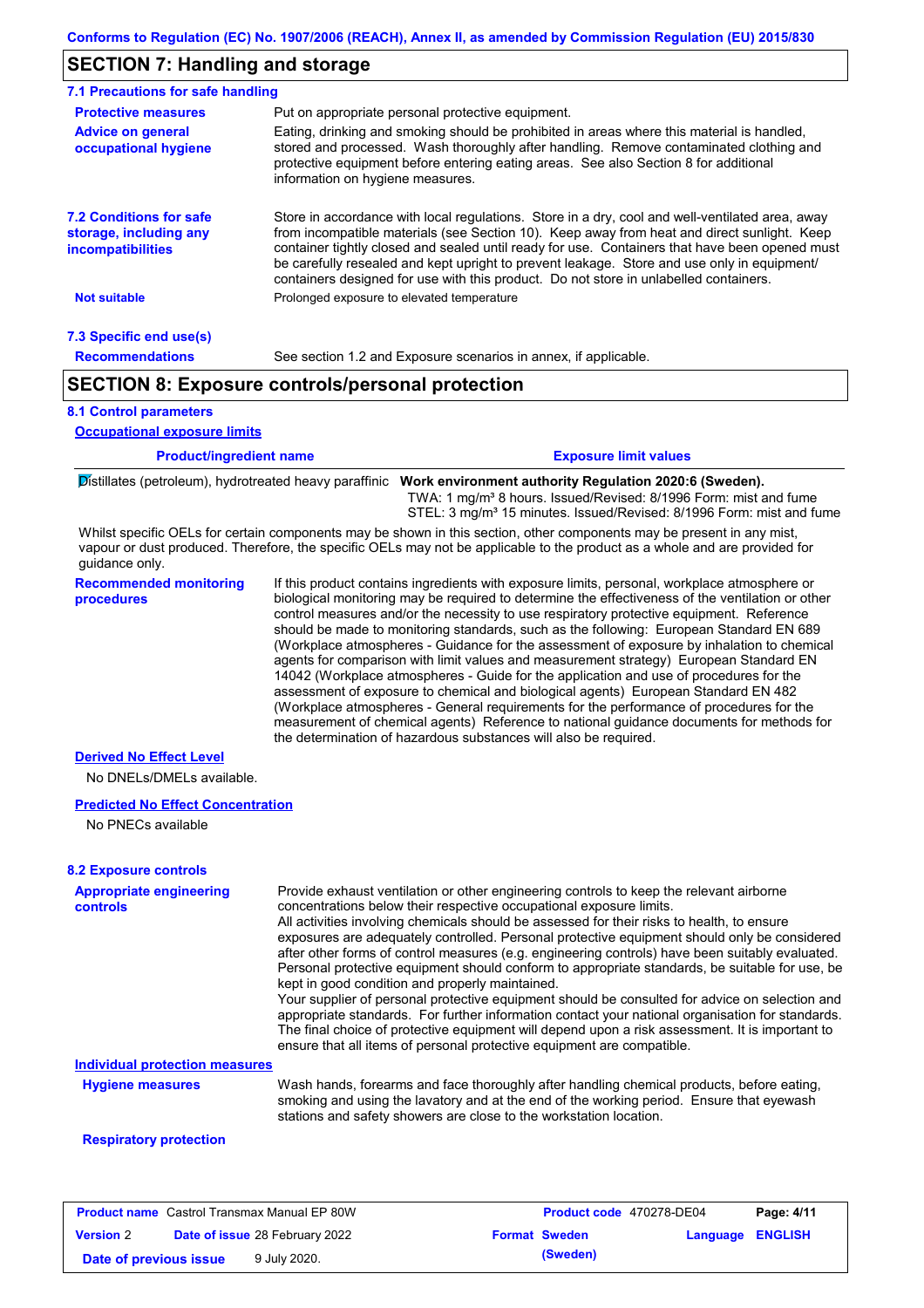# **SECTION 8: Exposure controls/personal protection**

|                            | In case of insufficient ventilation, wear suitable respiratory equipment.                                                                                                                                                                                                                                                                                                                                                                                                                                                                                                                                                                         |
|----------------------------|---------------------------------------------------------------------------------------------------------------------------------------------------------------------------------------------------------------------------------------------------------------------------------------------------------------------------------------------------------------------------------------------------------------------------------------------------------------------------------------------------------------------------------------------------------------------------------------------------------------------------------------------------|
|                            | The correct choice of respiratory protection depends upon the chemicals being handled, the<br>conditions of work and use, and the condition of the respiratory equipment. Safety procedures<br>should be developed for each intended application. Respiratory protection equipment should<br>therefore be chosen in consultation with the supplier/manufacturer and with a full assessment<br>of the working conditions.                                                                                                                                                                                                                          |
| <b>Eye/face protection</b> | Safety glasses with side shields.                                                                                                                                                                                                                                                                                                                                                                                                                                                                                                                                                                                                                 |
| <b>Skin protection</b>     |                                                                                                                                                                                                                                                                                                                                                                                                                                                                                                                                                                                                                                                   |
| <b>Hand protection</b>     | <b>General Information:</b>                                                                                                                                                                                                                                                                                                                                                                                                                                                                                                                                                                                                                       |
|                            | Because specific work environments and material handling practices vary, safety procedures<br>should be developed for each intended application. The correct choice of protective gloves<br>depends upon the chemicals being handled, and the conditions of work and use. Most gloves<br>provide protection for only a limited time before they must be discarded and replaced (even the<br>best chemically resistant gloves will break down after repeated chemical exposures).                                                                                                                                                                  |
|                            | Gloves should be chosen in consultation with the supplier / manufacturer and taking account of<br>a full assessment of the working conditions.                                                                                                                                                                                                                                                                                                                                                                                                                                                                                                    |
|                            | Recommended: Nitrile gloves.<br><b>Breakthrough time:</b>                                                                                                                                                                                                                                                                                                                                                                                                                                                                                                                                                                                         |
|                            | Breakthrough time data are generated by glove manufacturers under laboratory test conditions<br>and represent how long a glove can be expected to provide effective permeation resistance. It<br>is important when following breakthrough time recommendations that actual workplace<br>conditions are taken into account. Always consult with your glove supplier for up-to-date<br>technical information on breakthrough times for the recommended glove type.<br>Our recommendations on the selection of gloves are as follows:                                                                                                                |
|                            | Continuous contact:                                                                                                                                                                                                                                                                                                                                                                                                                                                                                                                                                                                                                               |
|                            | Gloves with a minimum breakthrough time of 240 minutes, or >480 minutes if suitable gloves<br>can be obtained.<br>If suitable gloves are not available to offer that level of protection, gloves with shorter<br>breakthrough times may be acceptable as long as appropriate glove maintenance and<br>replacement regimes are determined and adhered to.                                                                                                                                                                                                                                                                                          |
|                            | Short-term / splash protection:                                                                                                                                                                                                                                                                                                                                                                                                                                                                                                                                                                                                                   |
|                            | Recommended breakthrough times as above.<br>It is recognised that for short-term, transient exposures, gloves with shorter breakthrough times<br>may commonly be used. Therefore, appropriate maintenance and replacement regimes must<br>be determined and rigorously followed.                                                                                                                                                                                                                                                                                                                                                                  |
|                            | <b>Glove Thickness:</b>                                                                                                                                                                                                                                                                                                                                                                                                                                                                                                                                                                                                                           |
|                            | For general applications, we recommend gloves with a thickness typically greater than 0.35 mm.                                                                                                                                                                                                                                                                                                                                                                                                                                                                                                                                                    |
|                            | It should be emphasised that glove thickness is not necessarily a good predictor of glove<br>resistance to a specific chemical, as the permeation efficiency of the glove will be dependent<br>on the exact composition of the glove material. Therefore, glove selection should also be based<br>on consideration of the task requirements and knowledge of breakthrough times.<br>Glove thickness may also vary depending on the glove manufacturer, the glove type and the<br>glove model. Therefore, the manufacturers' technical data should always be taken into account<br>to ensure selection of the most appropriate glove for the task. |
|                            | Note: Depending on the activity being conducted, gloves of varying thickness may be required<br>for specific tasks. For example:                                                                                                                                                                                                                                                                                                                                                                                                                                                                                                                  |
|                            | • Thinner gloves (down to 0.1 mm or less) may be required where a high degree of manual<br>dexterity is needed. However, these gloves are only likely to give short duration protection and<br>would normally be just for single use applications, then disposed of.                                                                                                                                                                                                                                                                                                                                                                              |
|                            | • Thicker gloves (up to 3 mm or more) may be required where there is a mechanical (as well<br>as a chemical) risk i.e. where there is abrasion or puncture potential.                                                                                                                                                                                                                                                                                                                                                                                                                                                                             |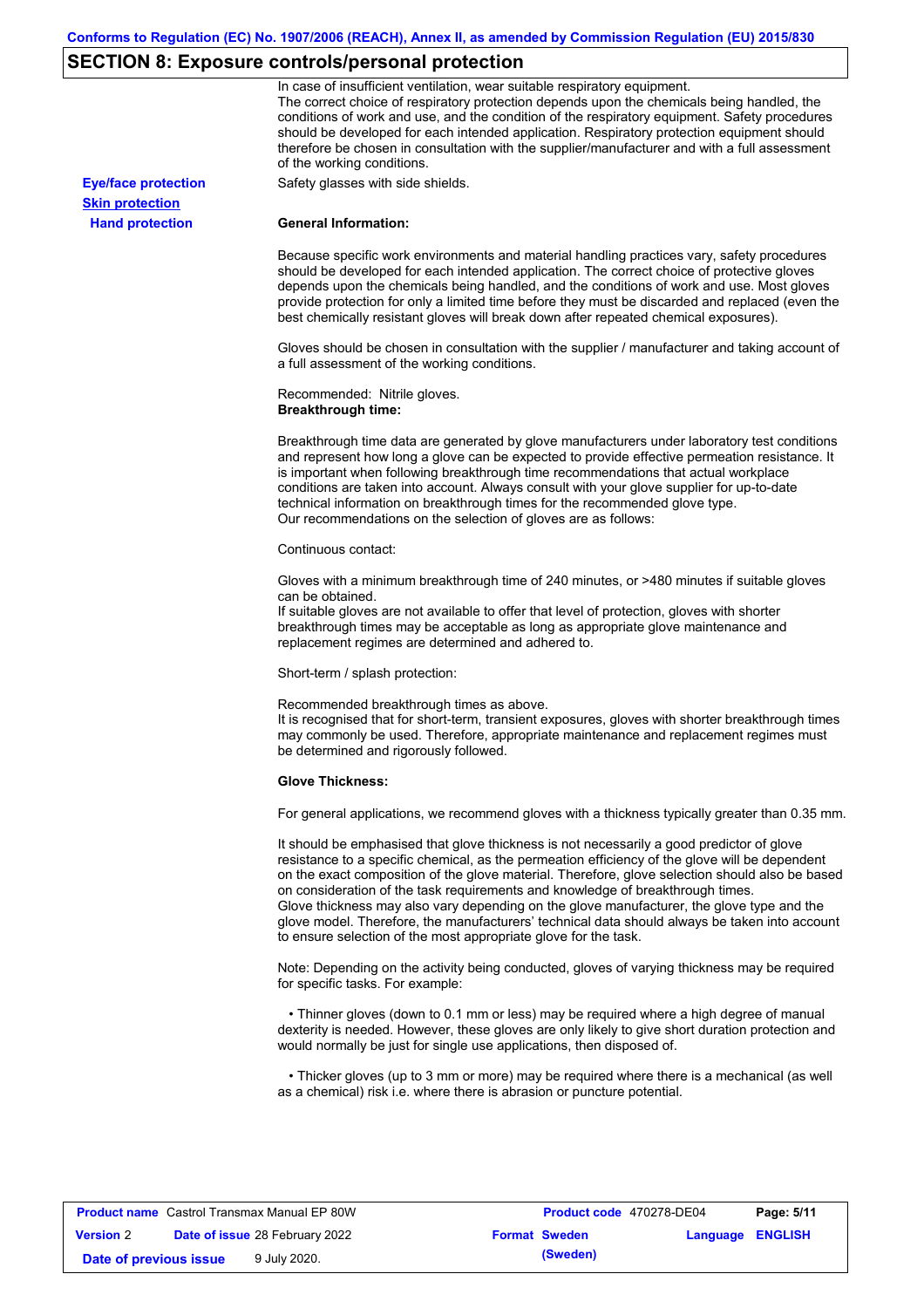## **SECTION 8: Exposure controls/personal protection**

| <b>Skin and body</b>                             | Use of protective clothing is good industrial practice.                                                                                                                                                                                                                                                                                                                                                                                                                                                                                                                                                                    |
|--------------------------------------------------|----------------------------------------------------------------------------------------------------------------------------------------------------------------------------------------------------------------------------------------------------------------------------------------------------------------------------------------------------------------------------------------------------------------------------------------------------------------------------------------------------------------------------------------------------------------------------------------------------------------------------|
|                                                  | Personal protective equipment for the body should be selected based on the task being<br>performed and the risks involved and should be approved by a specialist before handling this<br>product.<br>Cotton or polyester/cotton overalls will only provide protection against light superficial<br>contamination that will not soak through to the skin. Overalls should be laundered on a regular<br>basis. When the risk of skin exposure is high (e.g. when cleaning up spillages or if there is a<br>risk of splashing) then chemical resistant aprons and/or impervious chemical suits and boots<br>will be required. |
| <b>Refer to standards:</b>                       | Respiratory protection: EN 529<br>Gloves: EN 420, EN 374<br>Eye protection: EN 166<br>Filtering half-mask: EN 149<br>Filtering half-mask with valve: EN 405<br>Half-mask: EN 140 plus filter<br>Full-face mask: EN 136 plus filter<br>Particulate filters: EN 143<br>Gas/combined filters: EN 14387                                                                                                                                                                                                                                                                                                                        |
| <b>Environmental exposure</b><br><b>controls</b> | Emissions from ventilation or work process equipment should be checked to ensure they<br>comply with the requirements of environmental protection legislation. In some cases, fume<br>scrubbers, filters or engineering modifications to the process equipment will be necessary to<br>reduce emissions to acceptable levels.                                                                                                                                                                                                                                                                                              |

## **SECTION 9: Physical and chemical properties**

The conditions of measurement of all properties are at standard temperature and pressure unless otherwise indicated.

### **9.1 Information on basic physical and chemical properties**

| <b>Appearance</b>                                      |                                                                      |           |         |                         |          |     |                         |
|--------------------------------------------------------|----------------------------------------------------------------------|-----------|---------|-------------------------|----------|-----|-------------------------|
| <b>Physical state</b>                                  | Liquid.                                                              |           |         |                         |          |     |                         |
| <b>Colour</b>                                          | Yellow. [Light]                                                      |           |         |                         |          |     |                         |
| <b>Odour</b>                                           | Not available.                                                       |           |         |                         |          |     |                         |
| <b>Odour threshold</b>                                 | Not available.                                                       |           |         |                         |          |     |                         |
| pH                                                     | Mot applicable.                                                      |           |         |                         |          |     |                         |
| <b>Melting point/freezing point</b>                    | Not available.                                                       |           |         |                         |          |     |                         |
| Initial boiling point and boiling<br>range             | Not available.                                                       |           |         |                         |          |     |                         |
| <b>Pour point</b>                                      | $-39 °C$                                                             |           |         |                         |          |     |                         |
| <b>Flash point</b>                                     | Open cup: >180°C (>356°F) [Cleveland]                                |           |         |                         |          |     |                         |
| <b>Evaporation rate</b>                                | Not available.                                                       |           |         |                         |          |     |                         |
| <b>Flammability (solid, gas)</b>                       | Not available.                                                       |           |         |                         |          |     |                         |
| <b>Upper/lower flammability or</b><br>explosive limits | Not available.                                                       |           |         |                         |          |     |                         |
| <b>Vapour pressure</b>                                 | Not available.                                                       |           |         |                         |          |     |                         |
|                                                        |                                                                      |           |         | Vapour Pressure at 20°C |          |     | Vapour pressure at 50°C |
|                                                        |                                                                      |           |         |                         |          |     |                         |
|                                                        | <b>Ingredient name</b>                                               | mm Hg kPa |         | <b>Method</b>           | mm<br>Hg | kPa | <b>Method</b>           |
|                                                        | Distillates (petroleum),<br>hydrotreated heavy<br>paraffinic         | 0.08      | < 0.011 | <b>ASTM D 5191</b>      |          |     |                         |
| <b>Vapour density</b>                                  | Not available.                                                       |           |         |                         |          |     |                         |
| <b>Relative density</b>                                | Not available.                                                       |           |         |                         |          |     |                         |
| <b>Density</b>                                         | <1000 kg/m <sup>3</sup> (<1 g/cm <sup>3</sup> ) at 15 <sup>°</sup> C |           |         |                         |          |     |                         |
| <b>Solubility(ies)</b>                                 | insoluble in water.                                                  |           |         |                         |          |     |                         |
| <b>Partition coefficient: n-octanol/</b><br>water      | Mot applicable.                                                      |           |         |                         |          |     |                         |
| <b>Auto-ignition temperature</b>                       | Not available.                                                       |           |         |                         |          |     |                         |
| <b>Decomposition temperature</b>                       | Not available.                                                       |           |         |                         |          |     |                         |

Not available.

### **Explosive properties Oxidising properties** Not available.

|                        | <b>Product name</b> Castrol Transmax Manual EP 80W | Product code 470278-DE04 |                         | Page: 6/11 |
|------------------------|----------------------------------------------------|--------------------------|-------------------------|------------|
| <b>Version 2</b>       | <b>Date of issue 28 February 2022</b>              | <b>Format Sweden</b>     | <b>Language ENGLISH</b> |            |
| Date of previous issue | 9 July 2020.                                       | (Sweden)                 |                         |            |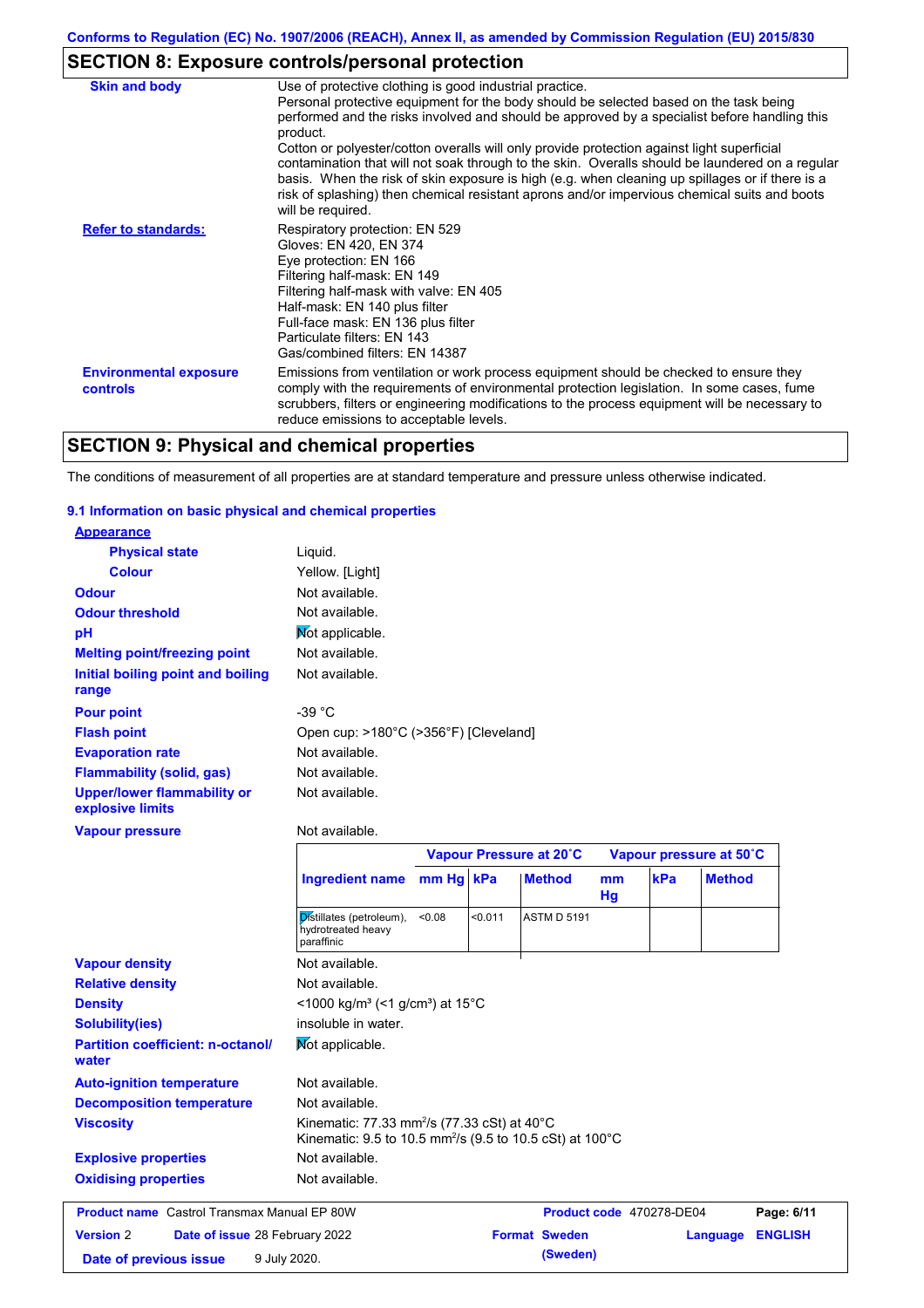## **SECTION 9: Physical and chemical properties**

## **Particle characteristics**

**9.2 Other information**

**Median particle size** Not applicable.

### No additional information.

### **SECTION 10: Stability and reactivity**

| <b>10.1 Reactivity</b>                            | No specific test data available for this product. Refer to Conditions to avoid and Incompatible<br>materials for additional information.                                |
|---------------------------------------------------|-------------------------------------------------------------------------------------------------------------------------------------------------------------------------|
| <b>10.2 Chemical stability</b>                    | The product is stable.                                                                                                                                                  |
| <b>10.3 Possibility of</b><br>hazardous reactions | Under normal conditions of storage and use, hazardous reactions will not occur.<br>Under normal conditions of storage and use, hazardous polymerisation will not occur. |
| <b>10.4 Conditions to avoid</b>                   | Avoid all possible sources of ignition (spark or flame).                                                                                                                |
| 10.5 Incompatible materials                       | Reactive or incompatible with the following materials: oxidising materials.                                                                                             |
| <b>10.6 Hazardous</b><br>decomposition products   | Under normal conditions of storage and use, hazardous decomposition products should not be<br>produced.                                                                 |

# **SECTION 11: Toxicological information**

| 11.1 Information on toxicological effects |                                                                                                                             |
|-------------------------------------------|-----------------------------------------------------------------------------------------------------------------------------|
| <b>Acute toxicity estimates</b>           |                                                                                                                             |
| Not available.                            |                                                                                                                             |
| <b>Information on likely</b>              | Routes of entry anticipated: Dermal, Inhalation.                                                                            |
| routes of exposure                        |                                                                                                                             |
| <b>Potential acute health effects</b>     |                                                                                                                             |
| <b>Inhalation</b>                         | Vapour inhalation under ambient conditions is not normally a problem due to low vapour<br>pressure.                         |
| <b>Ingestion</b>                          | No known significant effects or critical hazards.                                                                           |
| <b>Skin contact</b>                       | Defatting to the skin. May cause skin dryness and irritation.                                                               |
| <b>Eye contact</b>                        | No known significant effects or critical hazards.                                                                           |
|                                           | Symptoms related to the physical, chemical and toxicological characteristics                                                |
| <b>Inhalation</b>                         | May be harmful by inhalation if exposure to vapour, mists or fumes resulting from thermal<br>decomposition products occurs. |
| <b>Ingestion</b>                          | No specific data.                                                                                                           |
| <b>Skin contact</b>                       | Adverse symptoms may include the following:<br>irritation<br>dryness<br>cracking                                            |
| <b>Eye contact</b>                        | No specific data.                                                                                                           |
|                                           | Delayed and immediate effects as well as chronic effects from short and long-term exposure                                  |
| <b>Inhalation</b>                         | Overexposure to the inhalation of airborne droplets or aerosols may cause irritation of the<br>respiratory tract.           |
| <b>Ingestion</b>                          | Ingestion of large quantities may cause nausea and diarrhoea.                                                               |
| <b>Skin contact</b>                       | Prolonged or repeated contact can defat the skin and lead to irritation and/or dermatitis.                                  |
| <b>Eye contact</b>                        | Potential risk of transient stinging or redness if accidental eye contact occurs.                                           |
| <b>Potential chronic health effects</b>   |                                                                                                                             |
| <b>General</b>                            | No known significant effects or critical hazards.                                                                           |
| <b>Carcinogenicity</b>                    | No known significant effects or critical hazards.                                                                           |
| <b>Mutagenicity</b>                       | No known significant effects or critical hazards.                                                                           |
| <b>Developmental effects</b>              | No known significant effects or critical hazards.                                                                           |
| <b>Fertility effects</b>                  | No known significant effects or critical hazards.                                                                           |
|                                           |                                                                                                                             |

|                        | <b>Product name</b> Castrol Transmax Manual EP 80W | Product code 470278-DE04 |          | Page: 7/11     |
|------------------------|----------------------------------------------------|--------------------------|----------|----------------|
| <b>Version 2</b>       | <b>Date of issue 28 February 2022</b>              | <b>Format Sweden</b>     | Language | <b>ENGLISH</b> |
| Date of previous issue | 9 July 2020.                                       | (Sweden)                 |          |                |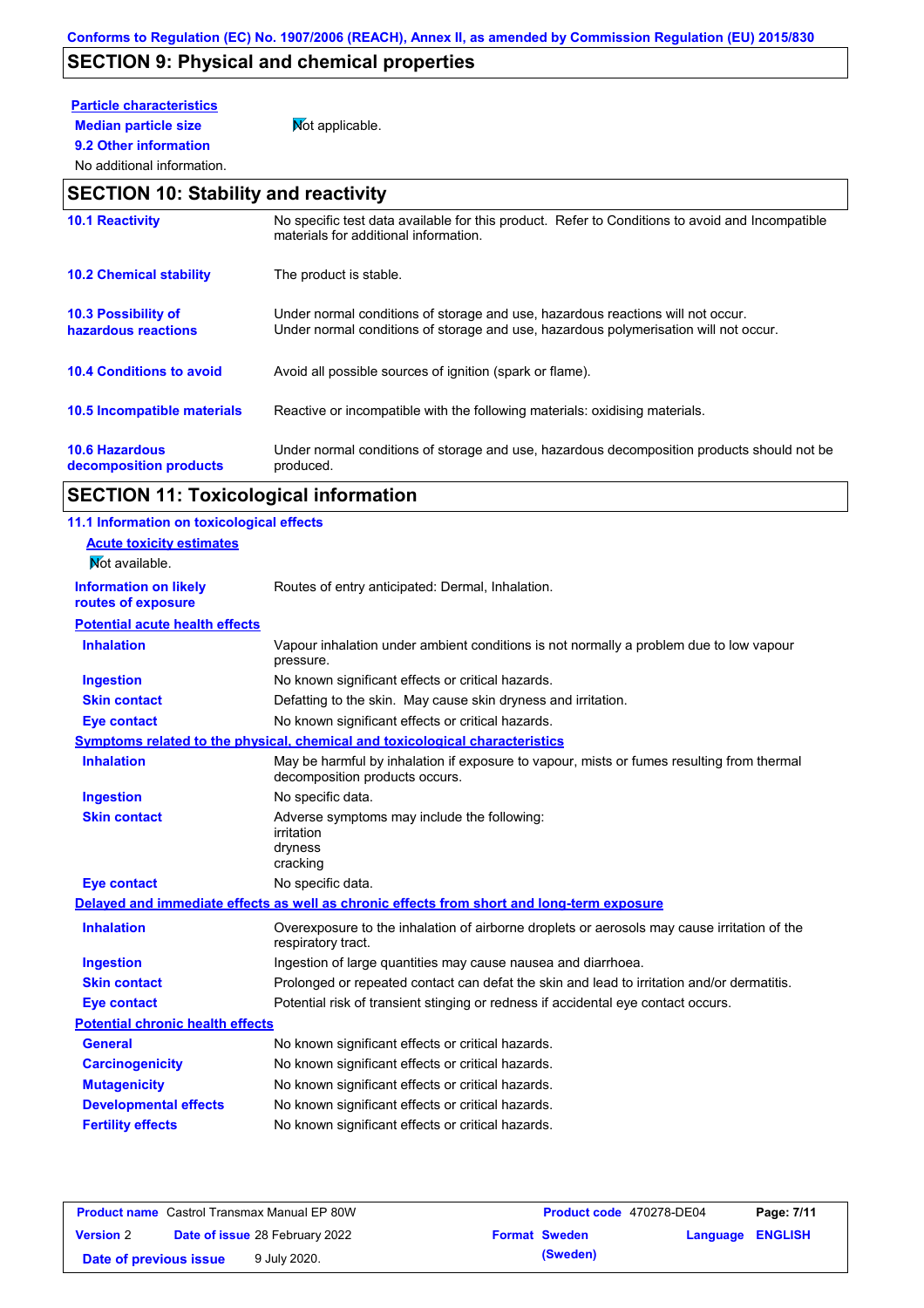### **SECTION 12: Ecological information**

### **12.1 Toxicity**

**Environmental hazards** Not classified as dangerous

### **12.2 Persistence and degradability**

Expected to be biodegradable.

### **12.3 Bioaccumulative potential**

This product is not expected to bioaccumulate through food chains in the environment.

| <b>12.4 Mobility in soil</b>                                  |                                                                      |
|---------------------------------------------------------------|----------------------------------------------------------------------|
| <b>Soil/water partition</b><br>coefficient (K <sub>oc</sub> ) | Not available.                                                       |
| <b>Mobility</b>                                               | Spillages may penetrate the soil causing ground water contamination. |

### **12.5 Results of PBT and vPvB assessment**

Product does not meet the criteria for PBT or vPvB according to Regulation (EC) No. 1907/2006, Annex XIII.

### **12.6 Other adverse effects**

| <b>Other ecological information</b> | Spills may form a film on water surfaces causing physical damage to organisms. Oxygen |
|-------------------------------------|---------------------------------------------------------------------------------------|
|                                     | transfer could also be impaired.                                                      |

### **SECTION 13: Disposal considerations**

### **13.1 Waste treatment methods**

### **Product**

**Methods of disposal**

Where possible, arrange for product to be recycled. Dispose of via an authorised person/ licensed waste disposal contractor in accordance with local regulations.

### **Hazardous waste** Yes.

### **European waste catalogue (EWC)**

| Waste code | <b>Waste designation</b>                                         |
|------------|------------------------------------------------------------------|
| 13 02 05*  | Imineral-based non-chlorinated engine, gear and lubricating oils |

However, deviation from the intended use and/or the presence of any potential contaminants may require an alternative waste disposal code to be assigned by the end user.

| <b>Packaging</b>           |                                                                                                                                                                                                                                                                                                                                                                                                                                                                                                                                                                                                                                                                                                                                                                                                   |
|----------------------------|---------------------------------------------------------------------------------------------------------------------------------------------------------------------------------------------------------------------------------------------------------------------------------------------------------------------------------------------------------------------------------------------------------------------------------------------------------------------------------------------------------------------------------------------------------------------------------------------------------------------------------------------------------------------------------------------------------------------------------------------------------------------------------------------------|
| <b>Methods of disposal</b> | Where possible, arrange for product to be recycled. Dispose of via an authorised person/<br>licensed waste disposal contractor in accordance with local regulations.                                                                                                                                                                                                                                                                                                                                                                                                                                                                                                                                                                                                                              |
| <b>Special precautions</b> | This material and its container must be disposed of in a safe way. Empty containers or liners<br>may retain some product residues. Avoid dispersal of spilt material and runoff and contact with<br>soil, waterways, drains and sewers.                                                                                                                                                                                                                                                                                                                                                                                                                                                                                                                                                           |
| <b>Methods of disposal</b> | The regulations regarding manufacturers' responsibility for packaging material waste is<br>regulated in "Förordningen om producentansvar för förpackningar". Packaging materials are to<br>be reused or recycled in accordance with the goals outlined in this regulation. The company<br>complies with this manufacturer's responsibility through its association with REPA, which is a<br>subsidiary company of four materials handling companies. The materials handling companies<br>collect, remove and process used and sorted packaging materials through the employment of<br>contractors. Questions regarding collection of packaging materials on a local basis may be<br>directed to the materials company and its contractors. For further information, contact REPA,<br>www.repa.se. |
|                            | Drums and containers are placed in a tilted position, approx 10°, drums are turned with the<br>bungholes downwards and the 2" bunghole in the lowest position, containers with the valve<br>downwards. Other packages are placed upside down for eduction. Let stand at temperatures<br>above 15°C until drip dry or at least 30 minutes. Recover and add the remainders in the process<br>where the product is used, or send for special waste treatment. Send empty packages to a<br>certified recycler/receiver for recycling.                                                                                                                                                                                                                                                                 |
| <b>References</b>          | Commission 2014/955/EU<br>Directive 2008/98/EC                                                                                                                                                                                                                                                                                                                                                                                                                                                                                                                                                                                                                                                                                                                                                    |

| <b>Product name</b> Castrol Transmax Manual EP 80W |  | Product code 470278-DE04              |  | Page: 8/11           |                         |  |
|----------------------------------------------------|--|---------------------------------------|--|----------------------|-------------------------|--|
| <b>Version 2</b>                                   |  | <b>Date of issue 28 February 2022</b> |  | <b>Format Sweden</b> | <b>Language ENGLISH</b> |  |
| Date of previous issue                             |  | 9 July 2020.                          |  | (Sweden)             |                         |  |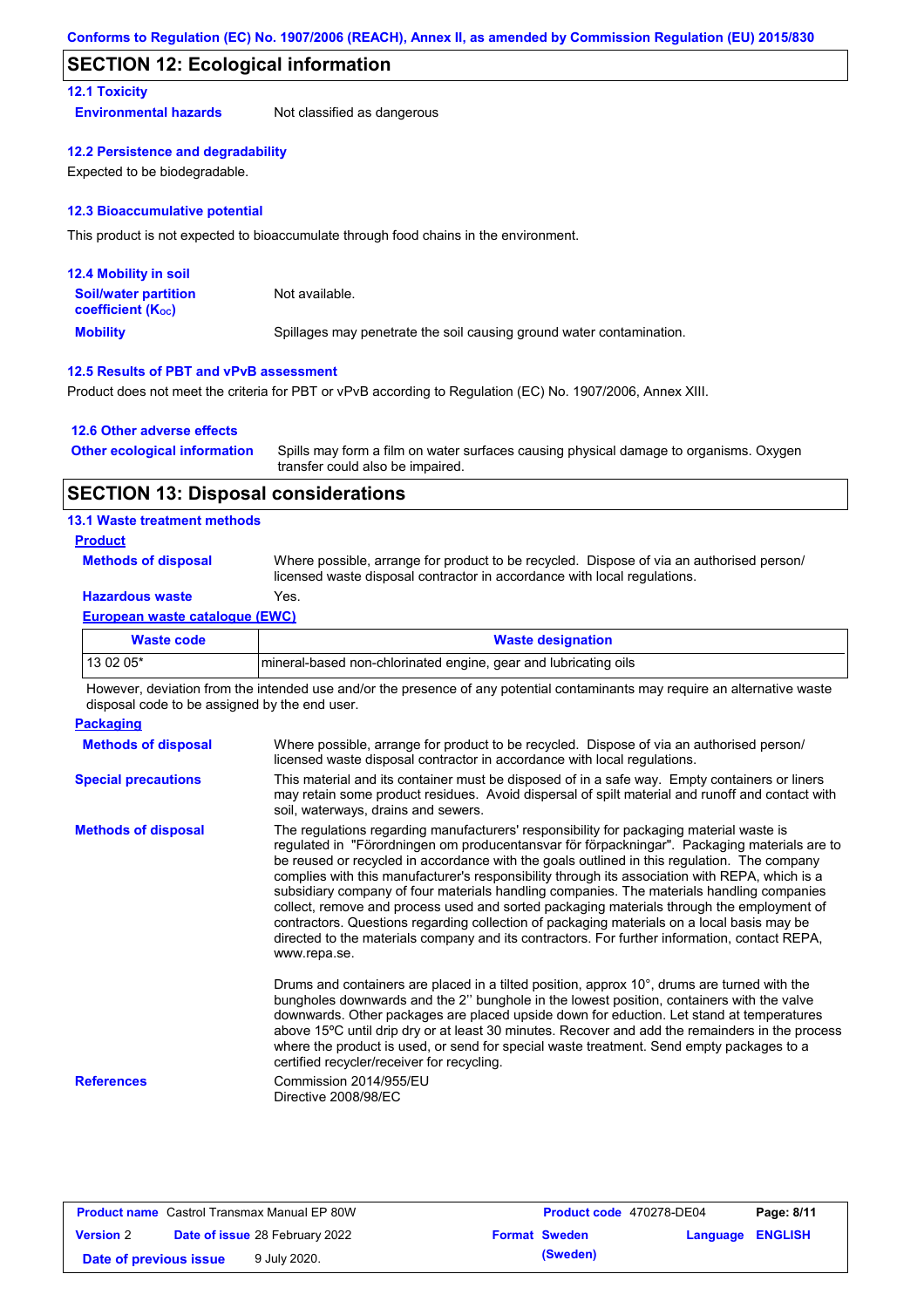#### - - - - - - - - - Not regulated. Not regulated. Not regulated. - - - **SECTION 14: Transport information ADR/RID IMDG IATA 14.1 UN number 14.2 UN proper shipping name 14.3 Transport hazard class(es) 14.4 Packing group ADN Additional information 14.5 Environmental hazards** No. 1980 | No. 1980 | No. 1980 | No. 1980 | No. 1980 | No. 1980 | No. 1980 | No. 1980 | No. 1980 | No. 1980 | Not regulated. - -<br>No. - -

**14.6 Special precautions for user** Not available.

#### **14.7 Transport in bulk according to IMO instruments**

Not available.

### **SECTION 15: Regulatory information**

**Other regulations REACH Status** The company, as identified in Section 1, sells this product in the EU in compliance with the current requirements of REACH. **15.1 Safety, health and environmental regulations/legislation specific for the substance or mixture EU Regulation (EC) No. 1907/2006 (REACH) Annex XIV - List of substances subject to authorisation Substances of very high concern** None of the components are listed. All components are listed or exempted. All components are listed or exempted. All components are listed or exempted. All components are listed or exempted. All components are active or exempted. All components are listed or exempted.  $M$  least one component is not listed. **United States inventory (TSCA 8b) Australia inventory (AIIC) Canada inventory China inventory (IECSC) Japan inventory (CSCL) Korea inventory (KECI) Philippines inventory (PICCS) Taiwan Chemical Substances Inventory (TCSI)** All components are listed or exempted. **Ozone depleting substances (1005/2009/EU)** Not listed. **Prior Informed Consent (PIC) (649/2012/EU)** None of the components are listed. **Annex XIV EU Regulation (EC) No. 1907/2006 (REACH) Annex XVII - Restrictions on the manufacture, placing on the market and use of certain dangerous substances, mixtures and articles** Not applicable. **Product name** Castrol Transmax Manual EP 80W **Product code** 470278-DE04 **Page: 9/11 Version** 2 **Date of issue** 28 February 2022 **Format Sweden Language ENGLISH**

**Date of previous issue 9 July 2020. (Sweden) (Sweden)**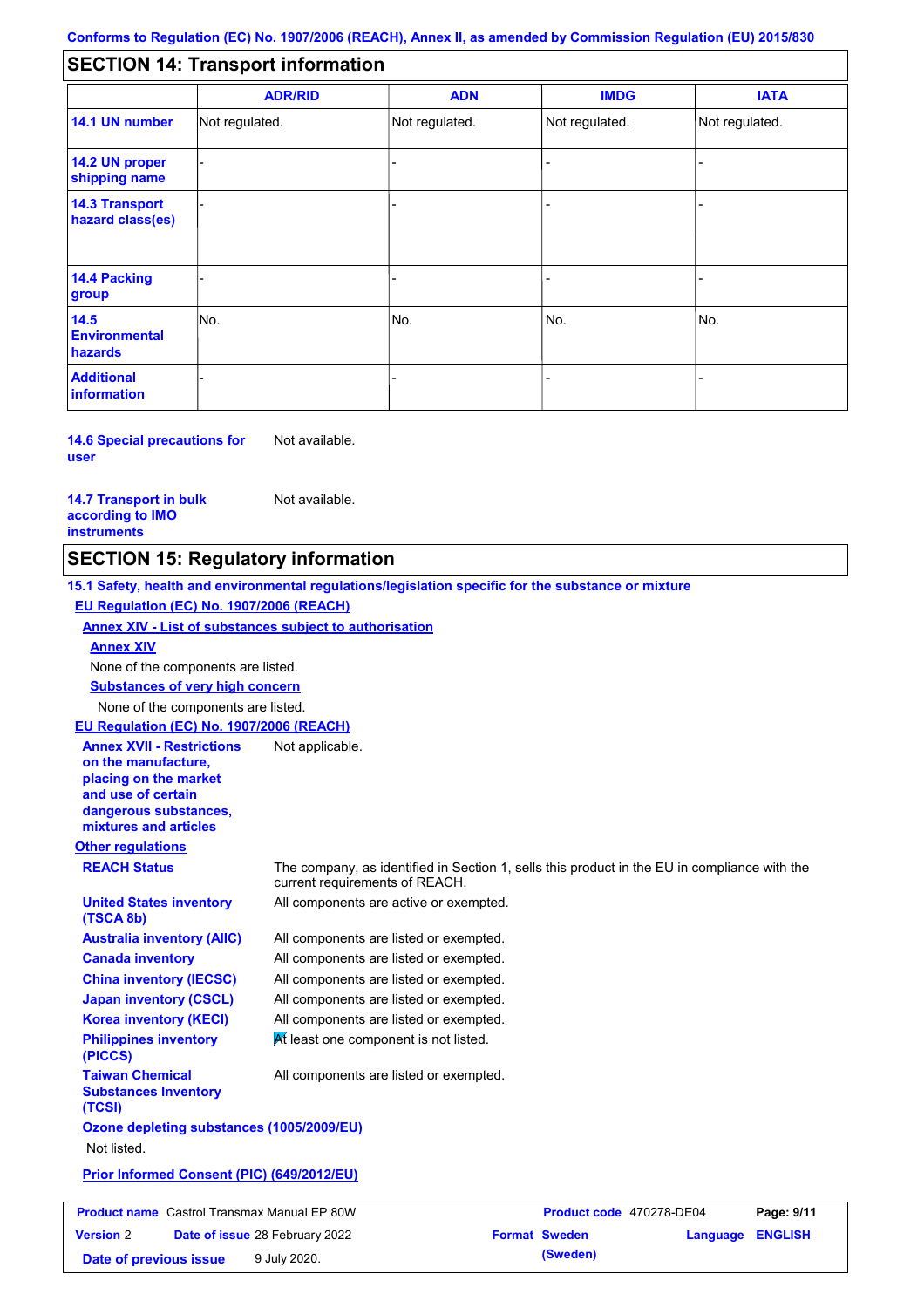## **SECTION 15: Regulatory information**

Not listed.

**Persistent Organic Pollutants** Not listed.

### **EU - Water framework directive - Priority substances**

None of the components are listed.

### **Seveso Directive**

This product is not controlled under the Seveso Directive.

| <b>15.2 Chemical safety</b> | A Chemical Safety Assessment has been carried out for one or more of the substances within  |
|-----------------------------|---------------------------------------------------------------------------------------------|
| assessment                  | this mixture. A Chemical Safety Assessment has not been carried out for the mixture itself. |

# **SECTION 16: Other information**

| <b>Abbreviations and acronyms</b> | ADN = European Provisions concerning the International Carriage of Dangerous Goods by    |
|-----------------------------------|------------------------------------------------------------------------------------------|
|                                   | Inland Waterway                                                                          |
|                                   | ADR = The European Agreement concerning the International Carriage of Dangerous Goods by |
|                                   | Road                                                                                     |
|                                   | ATE = Acute Toxicity Estimate                                                            |
|                                   | <b>BCF</b> = Bioconcentration Factor                                                     |
|                                   | CAS = Chemical Abstracts Service                                                         |
|                                   | CLP = Classification, Labelling and Packaging Regulation [Regulation (EC) No. 1272/2008] |
|                                   | CSA = Chemical Safety Assessment                                                         |
|                                   | CSR = Chemical Safety Report                                                             |
|                                   | DMEL = Derived Minimal Effect Level                                                      |
|                                   | DNEL = Derived No Effect Level                                                           |
|                                   | EINECS = European Inventory of Existing Commercial chemical Substances                   |
|                                   | ES = Exposure Scenario                                                                   |
|                                   | EUH statement = CLP-specific Hazard statement                                            |
|                                   | EWC = European Waste Catalogue                                                           |
|                                   | GHS = Globally Harmonized System of Classification and Labelling of Chemicals            |
|                                   | IATA = International Air Transport Association                                           |
|                                   | IBC = Intermediate Bulk Container                                                        |
|                                   | IMDG = International Maritime Dangerous Goods                                            |
|                                   | LogPow = logarithm of the octanol/water partition coefficient                            |
|                                   | MARPOL = International Convention for the Prevention of Pollution From Ships, 1973 as    |
|                                   | modified by the Protocol of 1978. ("Marpol" = marine pollution)                          |
|                                   | OECD = Organisation for Economic Co-operation and Development                            |
|                                   | PBT = Persistent, Bioaccumulative and Toxic<br>PNEC = Predicted No Effect Concentration  |
|                                   | REACH = Registration, Evaluation, Authorisation and Restriction of Chemicals Regulation  |
|                                   | [Regulation (EC) No. 1907/2006]                                                          |
|                                   | RID = The Regulations concerning the International Carriage of Dangerous Goods by Rail   |
|                                   | RRN = REACH Registration Number                                                          |
|                                   | SADT = Self-Accelerating Decomposition Temperature                                       |
|                                   | SVHC = Substances of Very High Concern                                                   |
|                                   | STOT-RE = Specific Target Organ Toxicity - Repeated Exposure                             |
|                                   | STOT-SE = Specific Target Organ Toxicity - Single Exposure                               |
|                                   | $TWA = Time$ weighted average                                                            |
|                                   | $UN = United Nations$                                                                    |
|                                   | UVCB = Complex hydrocarbon substance                                                     |
|                                   | VOC = Volatile Organic Compound                                                          |
|                                   | vPvB = Very Persistent and Very Bioaccumulative                                          |
|                                   | Varies = may contain one or more of the following 64741-88-4 / RRN 01-2119488706-23,     |
|                                   | 64741-89-5 / RRN 01-2119487067-30, 64741-95-3 / RRN 01-2119487081-40, 64741-96-4/ RRN    |
|                                   | 01-2119483621-38, 64742-01-4 / RRN 01-2119488707-21, 64742-44-5 / RRN                    |
|                                   | 01-2119985177-24, 64742-45-6, 64742-52-5 / RRN 01-2119467170-45, 64742-53-6 / RRN        |
|                                   | 01-2119480375-34, 64742-54-7 / RRN 01-2119484627-25, 64742-55-8 / RRN                    |
|                                   | 01-2119487077-29, 64742-56-9 / RRN 01-2119480132-48, 64742-57-0 / RRN                    |
|                                   | 01-2119489287-22, 64742-58-1, 64742-62-7 / RRN 01-2119480472-38, 64742-63-8,             |
|                                   | 64742-65-0 / RRN 01-2119471299-27, 64742-70-7 / RRN 01-2119487080-42, 72623-85-9 /       |
|                                   | RRN 01-2119555262-43, 72623-86-0 / RRN 01-2119474878-16, 72623-87-1 / RRN                |
|                                   | 01-2119474889-13                                                                         |

### **Procedure used to derive the classification according to Regulation (EC) No. 1272/2008 [CLP/GHS]**

| <b>Classification</b>                  |                                                    | <b>Justification</b>     |          |                |  |
|----------------------------------------|----------------------------------------------------|--------------------------|----------|----------------|--|
| Not classified.                        |                                                    |                          |          |                |  |
|                                        | <b>Product name</b> Castrol Transmax Manual EP 80W | Product code 470278-DE04 |          | Page: 10/11    |  |
| <b>Version 2</b>                       | <b>Date of issue 28 February 2022</b>              | <b>Format Sweden</b>     | Language | <b>ENGLISH</b> |  |
| 9 July 2020.<br>Date of previous issue |                                                    | (Sweden)                 |          |                |  |